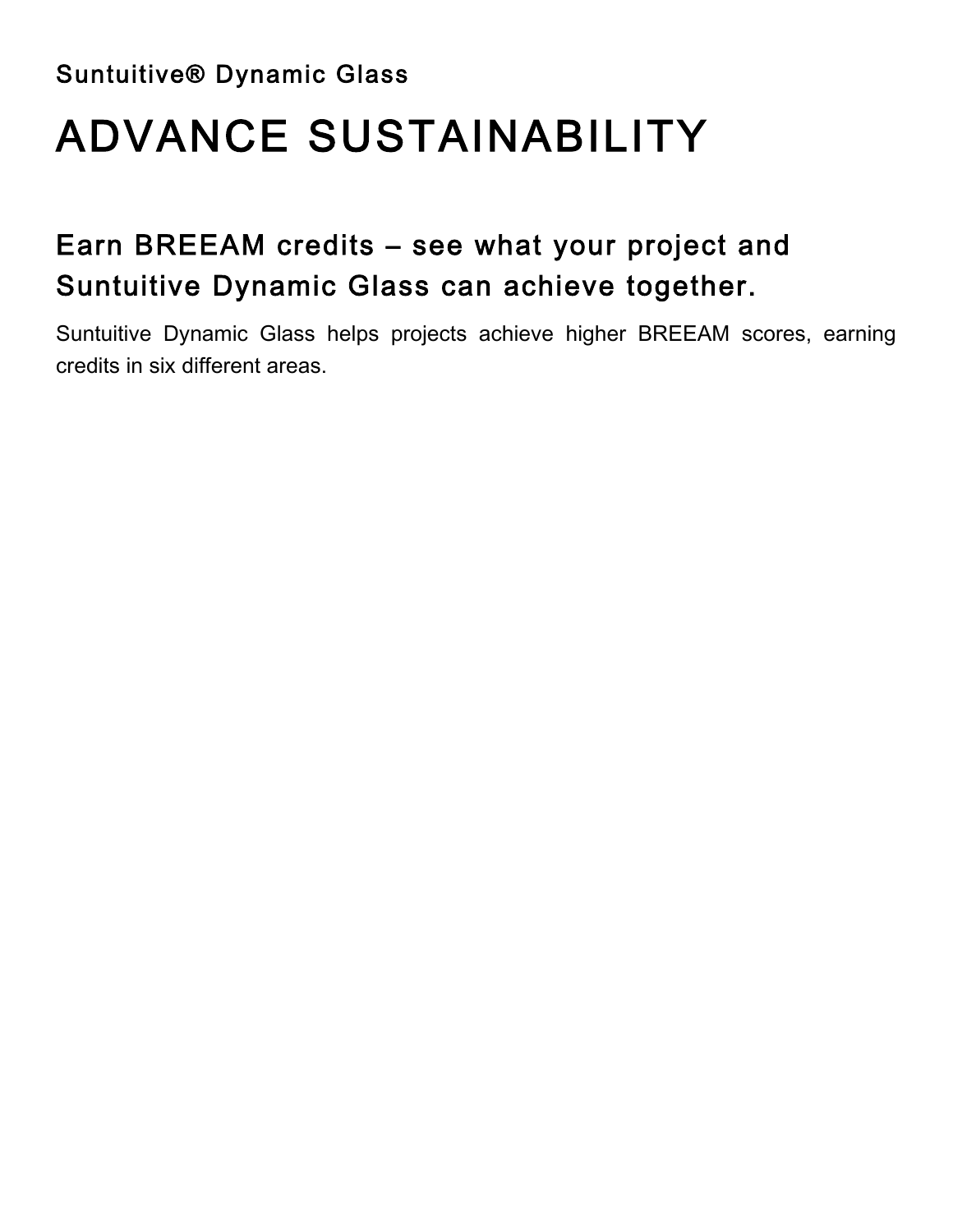### **SUNTUITIVE & BREEAM –** A holistic approach to sustainability.

The connection between our natural environment and the built one is complex, and maintaining balance between the two is essential for improving sustainability and occupant well-being. BREEAM was created to bring sustainable value to development. If your goal is to create amazing buildings that are not only beautiful but also sustainable, you've come to the right place.

Windows are essential, but standard glass wastes energy and introduces glare and a larger heat load. Suntuitive Dynamic Glass offers a more sustainable solution. Suntuitive is a self-tinting glass product that adapts its tint in response to heat from direct sunlight. Thermochromic glass technology is an innovative and holistic approach to bringing light into a space. The sophisticated design allows for optimal daylighting and unobstructed views of the outdoors while mitigating heat and glare.

Suntuitive blocks up to 90% of the sun's solar energy before it gets inside the building while retaining daylight autonomy. The result is a thermally and visually comfortable space that occupants can enjoy in any weather while maintaining exterior views and reduced use of artificial lighting. Used strategically, Suntuitive Dynamic Glass allows designers to take full advantage of natural light without compromise.

Suntuitive Dynamic Glass blocks up to 99% of harmful UV light. This benefits occupants behind the glass, keeping them safe from harmful UV exposure, but it also protects flooring and furniture from fading.

Our incredible thermochromic technology allows Suntuitive to do all this without relying on external power other than direct sunlight. There are no wires and no controls. Only unobstructed views, optimal daylighting, and comfort for everyone behind the glass.

#### **Health and Well-Being**

#### *Visual Comfort | 7 Credits*

Visual comfort is important to overall health and well-being. Building occupants can enjoy the benefits of natural daylight without the drawback of glare. Suntuitive Dynamic Glass mitigates glare while still allowing for optimal daylighting and unobstructed exterior views. Suntuitive's unique interlayer technology is designed to work with the sun's light to maximize daylight levels under all conditions while avoiding glare in the workplace and other sensitive areas. Suntuitive never inhibits daylight from entering the space under cloudy conditions and maintains appropriate daylight autonomy.

#### *Thermal Comfort | 3 credits*

Thermal comfort is essential to well-being as well as productivity. Suntuitive Dynamic Glass works to maintain a thermally comfortable space for all occupants. The thermochromic technology continuously adapts to direct sunlight throughout the day providing optimal solar control. Suntuitive ensures appropriate thermal comfort in winter and summer. Occupants will be comfortable even if they are directly behind the glass.

#### *Acoustic Performance | 4 credits*

Suntuitive's laminated IGU design reduces noise to maintain a quiet workspace. Students will be able to concentrate uninterrupted in quiet classrooms and hospital patients can rest easy without being bothered by street noise of sirens and other vehicles.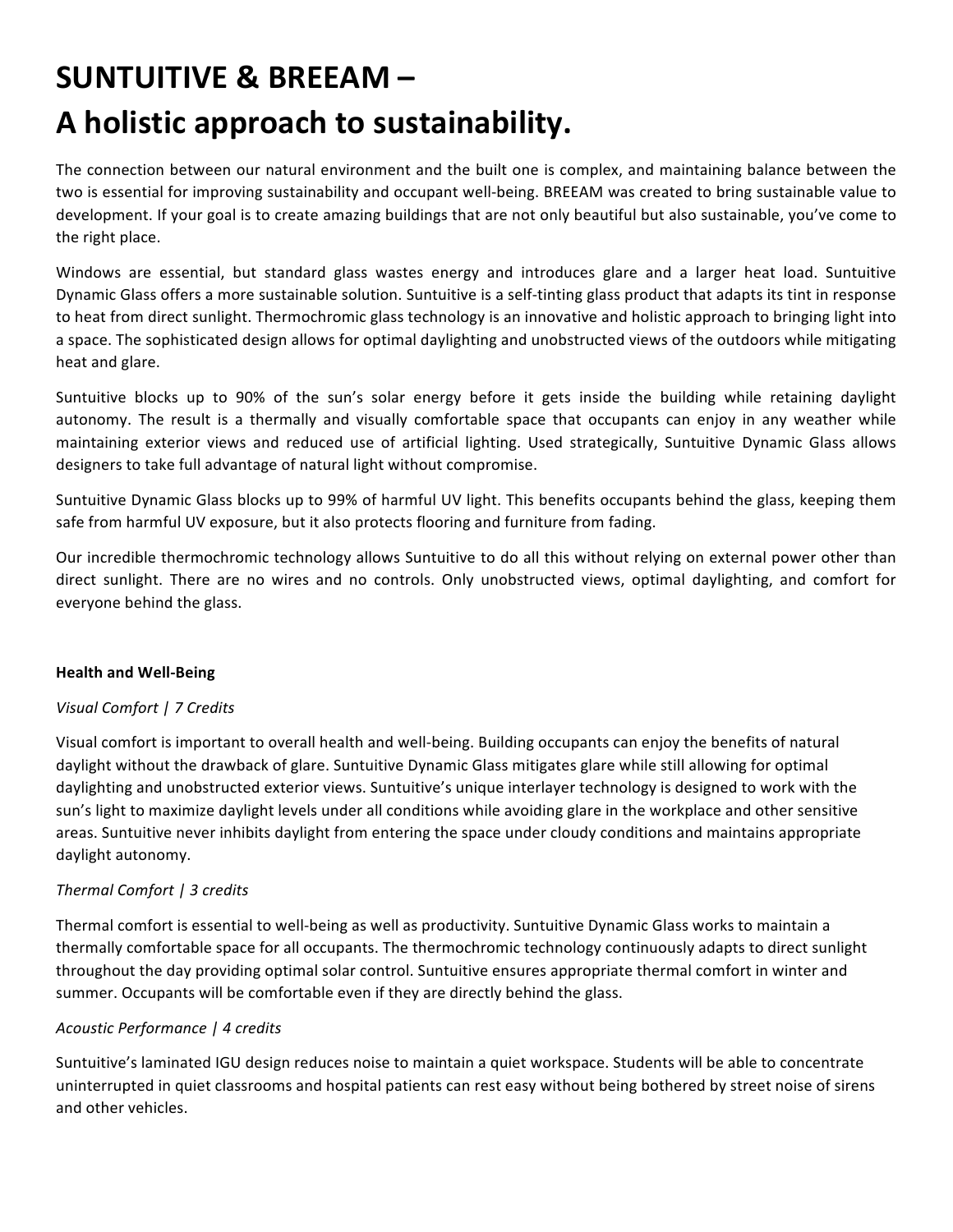#### **Energy**

#### *Reduction of Energy Use and Carbon Emissions | 15 Credits*

Minimize energy demand with Suntuitive Dynamic Glass. Thermochromic glass is a passive technology, powered only by heat from the sun and requires no additional energy input. Suntuitive minimizes energy use by reducing heating loads in winter as well as cooling loads in summer. The reduced need for artificial light (daylight autonomy) allows for a reduction in the need for artificial lighting throughout the year when compared to other solar control systems.

#### **Management**

#### *Life Cycle Cost and Service Life Planning | 4 Credits*

Suntuitive is a product that offers holistic benefits for occupants as well as the building. When considering life-cycle costs of the building, Suntuitive contributes to an improved design that will minimize life cycle costs and maximize value. A reduction in heat load lowers strain on HVAC systems which will last longer between replacements. Suntuitive lessens the need for blinds or shading devices, often eliminating the upfront cost as well as any replacement or maintenance costs. Additionally, Suntuitive Dynamic Glass blocks UV light and offers fading protection to decrease replacement costs of interior materials such as furniture and flooring.

#### **Innovation** | 10 Credits

Suntuitive Dynamic Glass thermochromic technology goes beyond the commonly found dynamic glass benefits of dynamic tinting ranges and the associated ranges in SHGC and glare control. It is not dependent on external energy sources other than the sun itself and works without wires or controls. Its design, with a laminated thermochromic interlayer, is unique in the dynamic glass space and offers additional safety and acoustical benefits.

The self-tinting glass design allows architects and designers to go beyond the limitations of conventional glass to include more glass in the building façade and more daylight for building occupants. Suntuitive doesn't work against the sun but works with the sun's energy to mitigate heat and glare- allowing for optimal daylighting while mitigating heat and glare for maximum comfort. Exemplary glass performance allows for more productivity, less absenteeism, faster recovery times for hospital patients, higher retail sales in commercial stores, and increased concentration which leads to better grades for students.